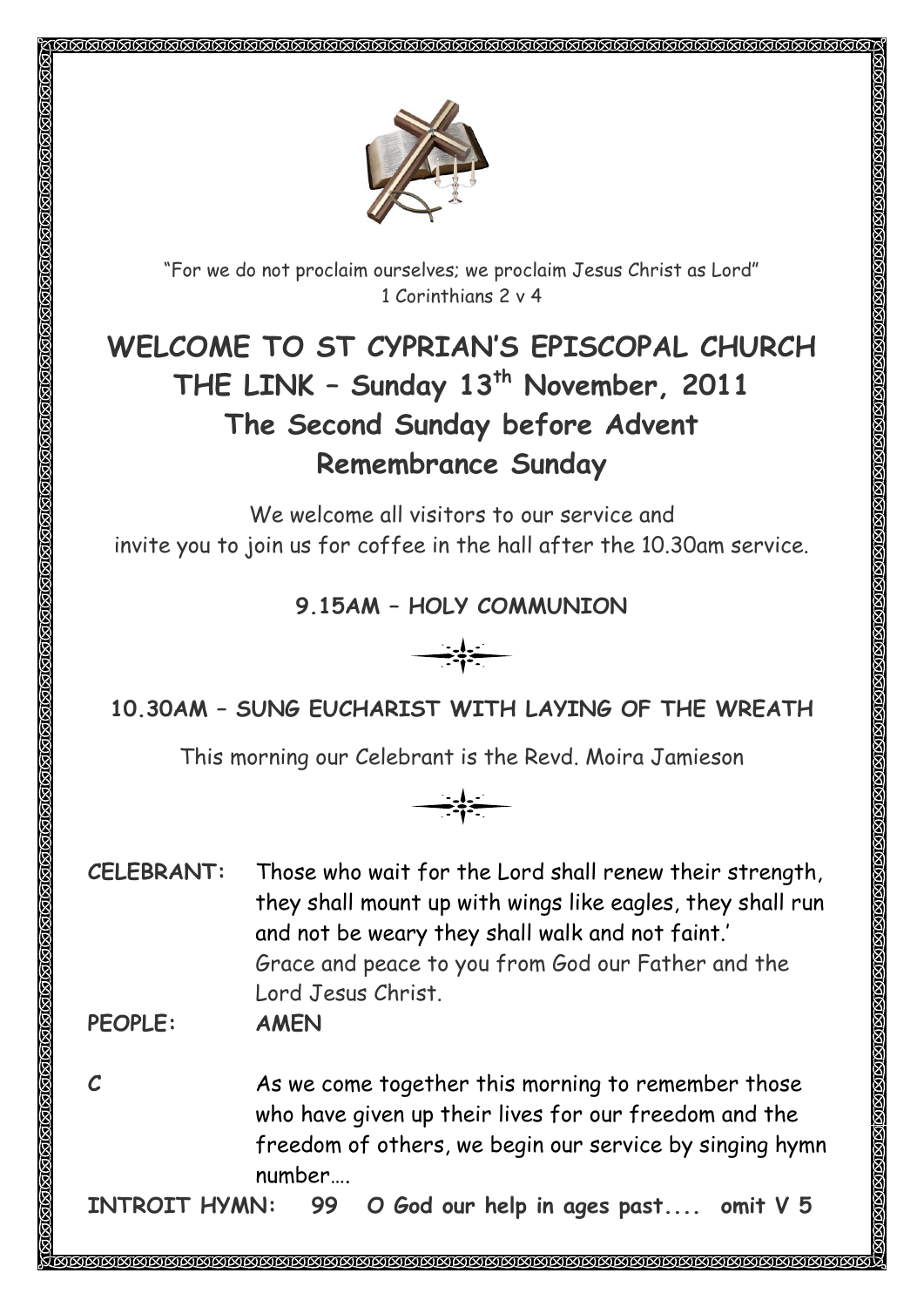- **C.** We are here to worship Almighty God whose purposes are good; whose power sustains the world He has made; who loves us, who gave Jesus Christ for the life of the world; who by His Holy Spirit leads us in His way.
- **P. As we give thanks for His great works, we remember those who have lived and died in His service and in the service of others; we pray for all who suffer through war and are in need; we ask for His help and blessing that we may do His will, and that the whole world may acknowledge Him as Lord and King. AMEN.**

# **SHARING OF THE PEACE**

- **C.** 'What does the Lord require of you but to do justice, and to love kindness, and to walk humbly with your God?' (Micah 6.8) We meet in Christ's name.
- **P. Let us share His peace.**

# **COLLECT:**

Almighty Father, whose will is to restore all things in your beloved Son, the King of all: govern the hearts and minds of those in authority, and bring the families of the nations, divided and torn apart by the ravages of sin, to be subject to his just and gentle rule; who is alive and reigns with you, in the unity of the Holy Spirit, one God, now and for ever.

## **FIRST READING: Job 19:21-27 (Jacqui Stother)**

Have pity on me, have pity on me, O you my friends, for the hand of God has touched me! Why do you, like God, pursue me, never satisfied with my flesh? 'O that my words were written down! O that they were inscribed in a book! O that with an iron pen and with lead they were engraved on a rock for ever! For I know that my Redeemer lives, and that at the last he will stand upon the earth; and after my skin has been thus destroyed, then in my flesh I shall see God, whom I shall see on my side, and my eyes shall behold, and not another. My heart faints within me!

## **RESPONSORIAL PSALM: Psalm 90**

**Response: Lord, you have been our dwelling-place in all generations.**  A Prayer of Moses, the man of God. Lord, you have been our dwellingplace in all generations. Before the mountains were brought forth, or ever you had formed the earth and the world, from everlasting to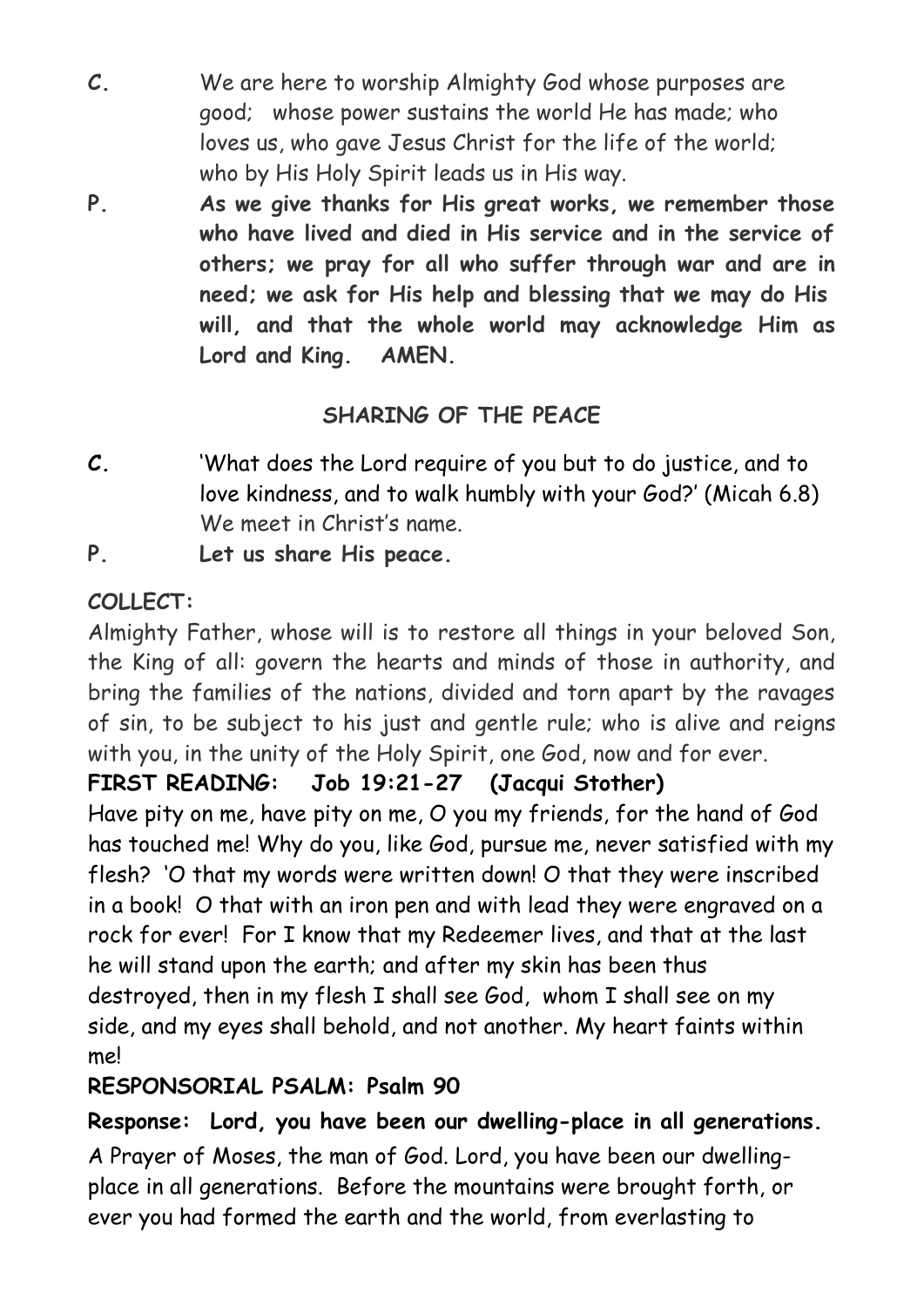everlasting you are God. **R.** You turn us back to dust, and say, 'Turn back, you mortals.' For a thousand years in your sight are like yesterday when it is past, or like a watch in the night. **R.** You sweep them away; they are like a dream, like grass that is renewed in the morning; in the morning it flourishes and is renewed; in the evening it fades and withers. **R.** For we are consumed by your anger; by your wrath we are overwhelmed. You have set our iniquities before you, our secret sins in the light of your countenance. For all our days pass away under your wrath; our years come to an end like a sigh. **R.** The days of our life are seventy years, or perhaps eighty, if we are strong; even then their span is only toil and trouble; they are soon gone, and we fly away. **R.** Who considers the power of your anger? Your wrath is as great as the fear that is due to you. So teach us to count our days that we may gain a wise heart. **R.**

#### **EPISTLE: 1 Corinthians 15:51-57 (Mary Boyd)**

Listen, I will tell you a mystery! We will not all die, but we will all be changed, in a moment, in the twinkling of an eye, at the last trumpet. For the trumpet will sound, and the dead will be raised imperishable, and we will be changed. For this perishable body must put on imperishability, and this mortal body must put on immortality. When this perishable body puts on imperishability, and this mortal body puts on immortality, then the saying that is written will be fulfilled: 'Death has been swallowed up in victory.' 'Where, O death, is your victory? Where, O death, is your sting?' The sting of death is sin, and the power of sin is the law. But thanks be to God, who gives us the victory through our Lord Jesus Christ. GRADUAL HYMN: 82 Jesus lives!.....

#### **GOSPEL: Luke 15:8-17**

My Father is glorified by this; that you bear much fruit and become my disciples. As the Father has loved me, so I have loved you; abide in my love. If you keep my commandments, you will abide in my love, just as I have kept my Father's commandments and abide in His love. I have said these things to you so that my joy may be in you, and that your joy may be complete. This is my commandment, that you love one another as I have loved you. No one has greater love than this, to lay down one's life for one's friends. You are my friends if you do what I command you. I do not call you servants any longer, because the servant does not know what the master is doing; but I have called you friends, because I have made known to you everything that I have heard from my Father. You did not choose me but I chose you. And I appointed you to go and bear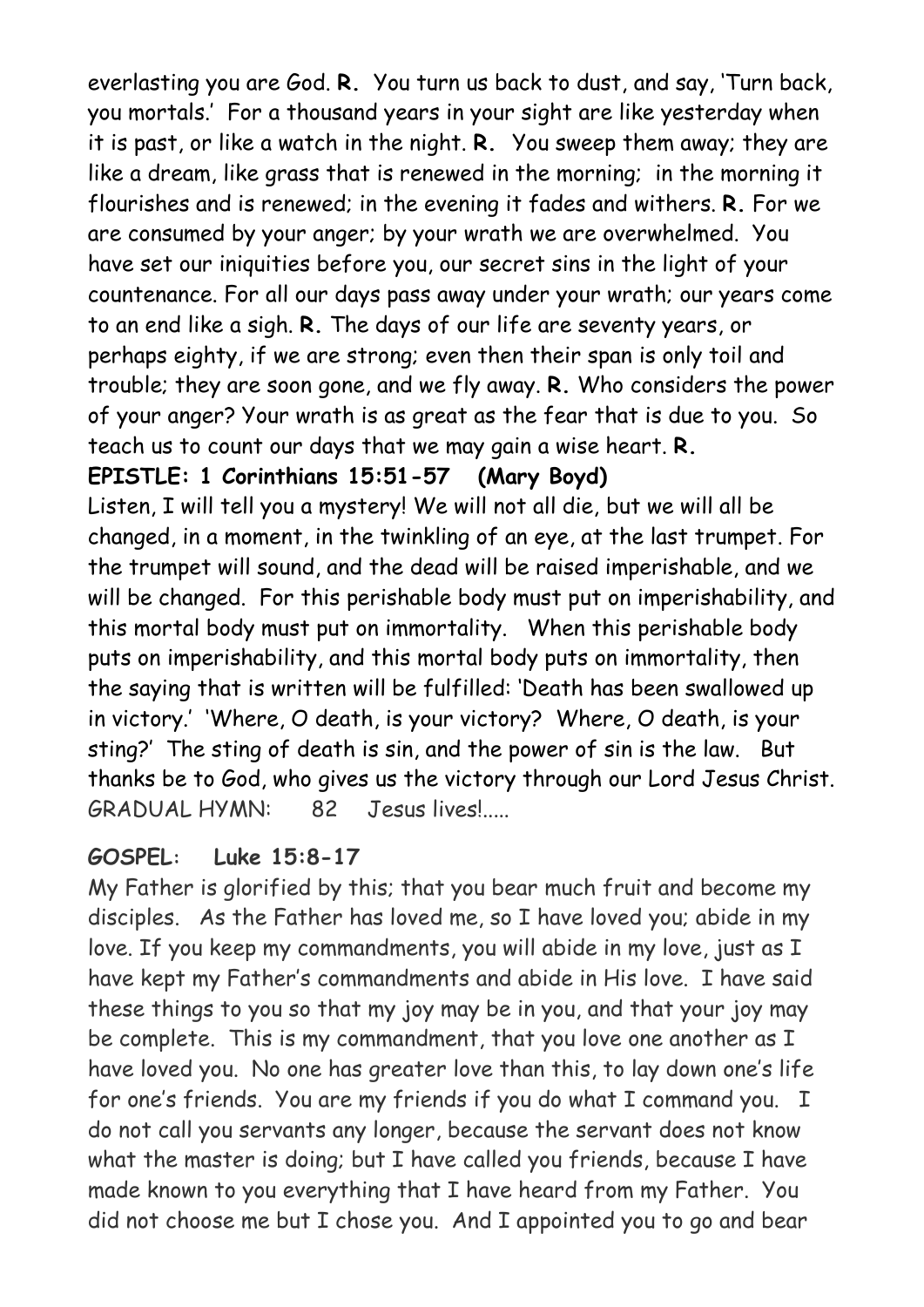fruit, fruit that will last, so that the Father will give you whatever you ask Him in my name. I am giving you these commands so that you may love one another.

#### **SERMON**

| Please stand for  |                              | THE LAYING OF THE WREATH      |  |  |  |  |
|-------------------|------------------------------|-------------------------------|--|--|--|--|
| <b>CELEBRANT:</b> | They shall grow not old,     |                               |  |  |  |  |
|                   |                              | As we that are left grow old: |  |  |  |  |
|                   |                              | Age shall not weary them,     |  |  |  |  |
|                   |                              | Nor the years condemn,        |  |  |  |  |
|                   | At the going down of the sun |                               |  |  |  |  |
|                   | And in the morning           |                               |  |  |  |  |
|                   | We will remember them.       |                               |  |  |  |  |
|                   |                              | (Laurence Binyon (1869-1943)) |  |  |  |  |
| <b>PEOPLE:</b>    |                              | "WE WILL REMEMBER THEM"       |  |  |  |  |
|                   |                              |                               |  |  |  |  |

**Two Minutes Silence will now be observed.**

# **THE LAST POST**

## **We now sing the verses 1 and 3 of the National Anthem (No. 293 in the Red Hymn Book)**

# **ACT OF COMMITMENT:**

**C** Let us pledge ourselves anew to the service of God and our neighbours that we may help, encourage and comfort others and support those working for the relief of the needy and for the peace and welfare of nations.

**P Lord God, we pledge ourselves to serve you and all humankind for the relief of want and suffering and for the praise of your name. Guide us by your Holy Spirit, give us wisdom, give us courage, give us hope and keep us faithful, now and always. Amen.**

**NICENE CREED**

## **INTERCESSIONS**

## **CONFESSION AND ABSOLUTION:**

**C.** Let us confess to God the sins and shortcomings of the world; its pride, its selfishness, its greed; its evil divisions and hatreds. Let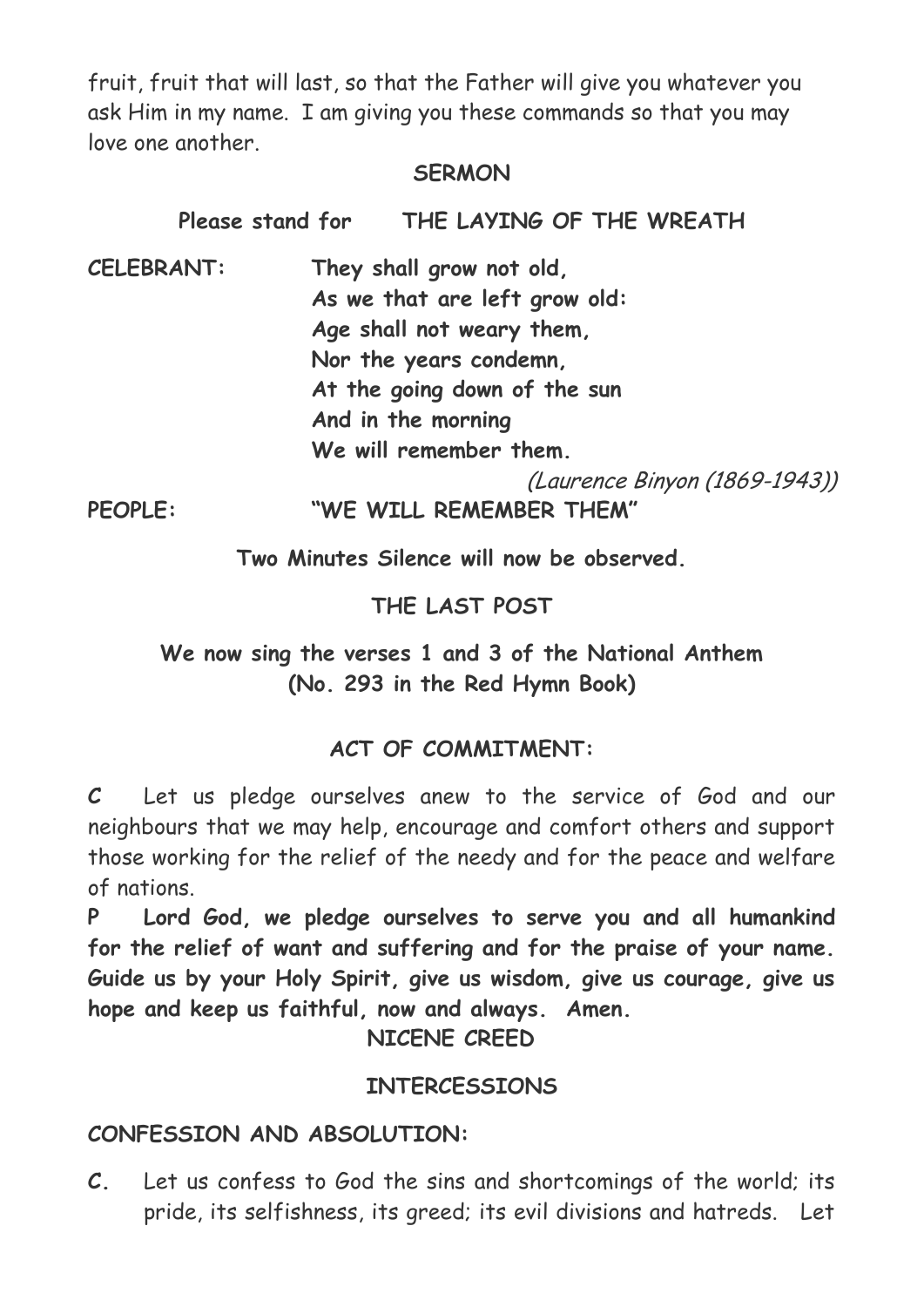us confess our share in what is wrong, and our failure to seek and establish that peace which God wills for His children.

- **P Most merciful God, we confess that we have sinned, in thought word and deed. We have not loved you with our whole heart. We have not loved our neighbour as ourselves. In your mercy forgive what we have been, help us to amend what we are, and direct what we will be, so that we may do things justly, love mercy, and walk humbly with you.**
- **C** Almighty God have mercy upon us, pardon and deliver us from all our sins, confirm and strengthen us in all goodness, and keep us in life eternal; through Jesus Christ our Lord.
- **P AMEN.**

# **THE LITURGY OF THE SACRAMENT CONTINUES ON PAGE 6 OF THE 1982 BLUE LITURGY BOOK.**

| OFFERTORY:             | 361 For the healing of the nations |
|------------------------|------------------------------------|
| <b>COMMUNION HYMN:</b> | 362 Forgive our sins as we forgive |

#### **POST COMMUNION:**

God of peace, whose Son Jesus Christ proclaimed the kingdom and restored the broken to wholeness of life: look with compassion on the anguish of the world, and by your healing power make whole both people and nations; through our Lord and Saviour Jesus Christ.

BLESSING TTE DISMISSAL

#### **NOTICES**

**RECESSIONAL HYMN: 292 Eternal father, strong to save.....**

# **St Cyprian's Annual General Meeting**

This year's AGM is to be held today, Sunday  $13^{th}$ November, in the church hall, after the 10.30am service, around 12noon. Your attendance is important; please try your best to stay on after the service.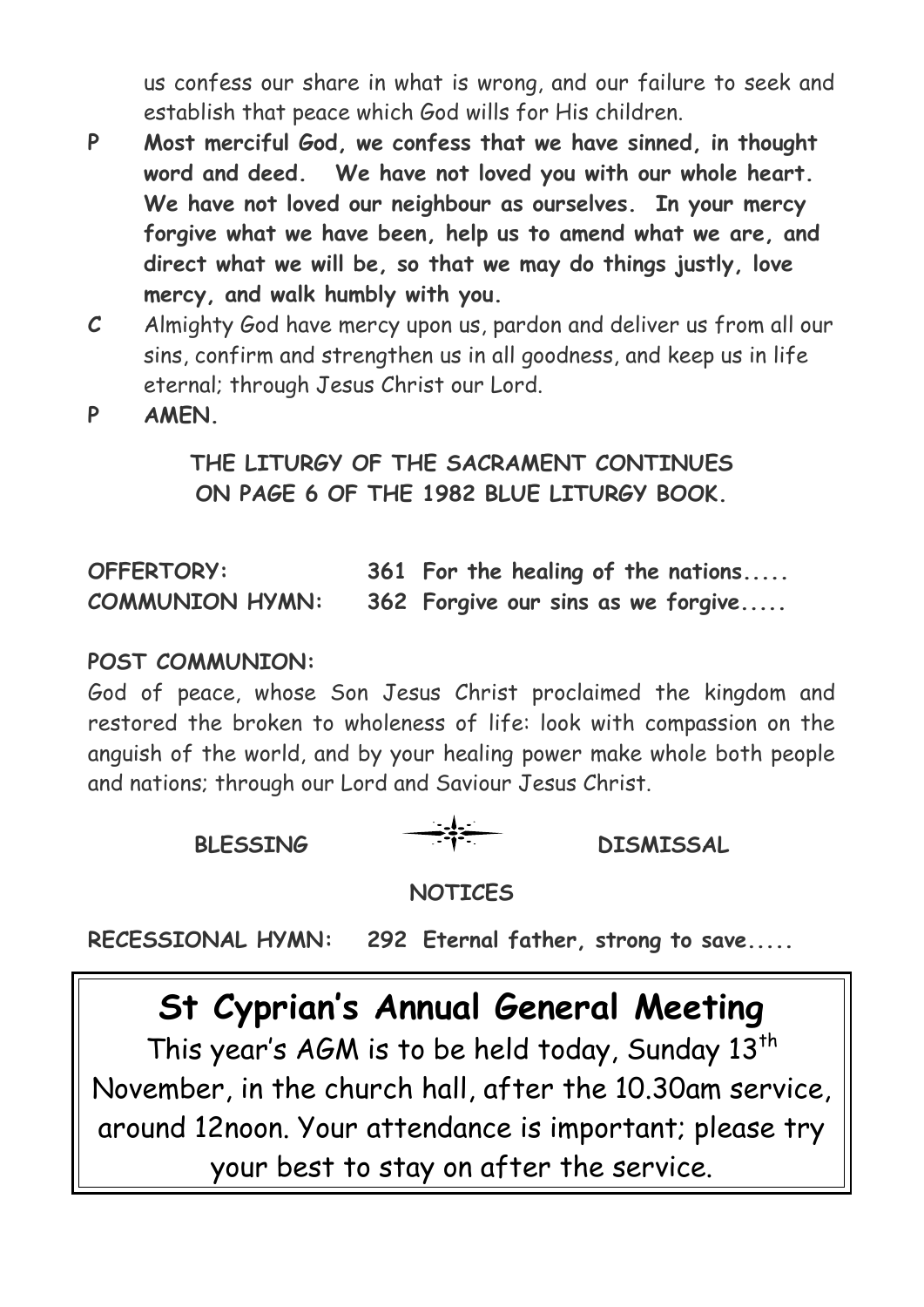#### **THIS WEEK IN PRAYER**

Pray for peace in Jerusalem: "May they prosper who love you," Psalm 122:6 **For your prayers this week:**

In the Anglican Cycle of Prayer, we are asked to PRAY for Uyo - (Niger Delta, Nigeria) The Rt Revd Isaac Orama. In our own Diocese, please pray for All Saints', Challoch, with the Whithorn Fellowship (Vacancy). St John the Evangelist, Stranraer; St Ninian's, Portpatrick (Vacancy).

#### **DAILY PRAYERS**

- 14<sup>th</sup> For wisdom and integrity within the Civil Service
- 15<sup>th</sup> Remembering Hiroshima: for freedom from nuclear weapons
- 16<sup>th</sup> For kindness of heart and a caring, generous nature
- $17<sup>th</sup>$  For relief from famine and disease in Fast Africa
- 18<sup>th</sup> For the poor and the orphaned
- $19<sup>th</sup>$  For love and fellowship in our musical event this evening

#### **Please also remember in your prayers**:

Johnny Crawford; Graham Durkin; Jean Dick; Susan Frost; Ralph Hindle; Susan Iveson; Mary Kitching; Brian and Kate MacDonald; Jean Mott; Eric and Sheila Oakes; Prim Parry; Alan Paterson; Bob Provan; Sheila Shaw; Margaret Sneddon; Glennis Tavener: Mary Toward; and all those on the prayer board.

May God keep them all in His care.

#### **SERVICES AND EVENTS in September**

| Sun 13th Remembrance Sunday (Second before Advent)      |                                                              |                                                       |  |  |  |
|---------------------------------------------------------|--------------------------------------------------------------|-------------------------------------------------------|--|--|--|
|                                                         | 9.15am                                                       | Holy Communion (said)                                 |  |  |  |
|                                                         | 10.30am                                                      | Sung Eucharist (with 2 minutes silence)               |  |  |  |
|                                                         | 12noon                                                       | Annual General Meeting in hall                        |  |  |  |
| Wed 16th Margaret of Scotland, 1093                     |                                                              |                                                       |  |  |  |
|                                                         | 10.30am MU Overseas Fundraising day at Balmore Coach House   |                                                       |  |  |  |
| Thu 17th                                                | 10am Holy Communion in the Choir Vestry                      |                                                       |  |  |  |
|                                                         | 9.30am Caledonian Awards Presentations at Bearsden Town Hall |                                                       |  |  |  |
| Sat 19th 7.30pm Music at St Cyprian's, Viennese Concert |                                                              |                                                       |  |  |  |
| Sun 20th Christ the King (Last before Advent)           |                                                              |                                                       |  |  |  |
|                                                         | 10.30am Sung Eucharist                                       |                                                       |  |  |  |
|                                                         |                                                              | 3pm Afternoon Service in the hall                     |  |  |  |
| Wed 23rd                                                | 10.30am Caledonian Award Charity Day at Balmore Coach House  |                                                       |  |  |  |
|                                                         |                                                              | Christmas Tree Festival at St David's until 4th Dec   |  |  |  |
| Thu 24th                                                |                                                              | 10am Holy Communion in the Choir Vestry               |  |  |  |
| Fri 25th                                                | Preparation for Christmas Fayre                              |                                                       |  |  |  |
| Sat 26th                                                |                                                              | 10am Christmas Fayre in Public Hall (access from 9am) |  |  |  |
| <b>Sun 27th</b>                                         | First Sunday of Advent                                       |                                                       |  |  |  |
|                                                         |                                                              | 9.15am Holy Communion (said)                          |  |  |  |
|                                                         | 10.30am Sung Eucharist                                       |                                                       |  |  |  |
|                                                         | 7pm ACTS Advent Service with Concordia at St David's         |                                                       |  |  |  |
|                                                         |                                                              | Memorial Park Church, Kirkintilloch                   |  |  |  |
| Tue 29th                                                | Day of Intercession and Thanksgiving for the Missionary      |                                                       |  |  |  |
|                                                         | Work of the Church                                           |                                                       |  |  |  |
|                                                         |                                                              | 7pm Advent Meditation 1 in the Choir Vestry           |  |  |  |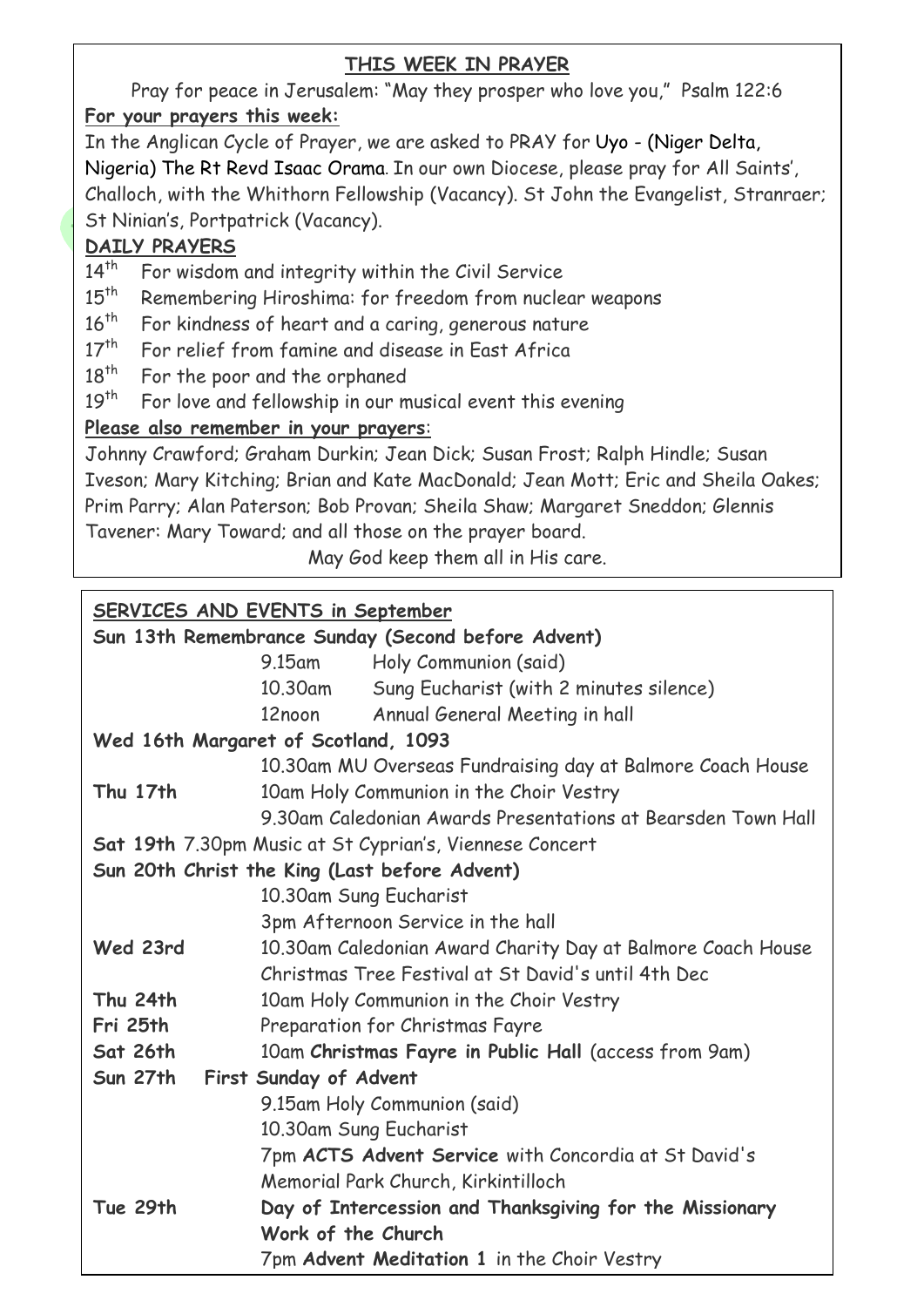

# *Christmas Fayre 2011*  **26th November 2011; 10am – 3pm**



Donations are needed for all the

stalls, **especially home baking for the Tearoom and the Cake and Candy stall, Toys and Tombola**. Please contact the appropriate stall holder about your donations as soon as possible so they know how much stock they will have.

| <b>Books</b>            | <b>Gill Inglis</b>     |
|-------------------------|------------------------|
| Cake & Candy            | <b>Val Fallon</b>      |
| Collector's Corner      | <b>Kathryn Potts</b>   |
| Christmas Arrangements  | Daphne Fraser          |
| Gifts & Christmas       | <b>Jenny Proctor</b>   |
| <b>Handmade Crafts</b>  | <b>Audrey Groom</b>    |
| Jewellery & empty boxes | <b>Ann Carswell</b>    |
| Lunch Stall             | <b>Aileen Mundy</b>    |
| Tearoom                 | <b>Avril Critchlow</b> |
| Tombola                 | Pat & Paul Hindle      |
| <b>Toys</b>             | <b>Kevin and Fiona</b> |
| Door                    | Maxine                 |

Help is also needed with setting up the stalls on Friday 25<sup>th</sup> November from 10.30am until 2.30pm and again from 6pm until 9pm; also for clearing up at the end of the Fayre on Saturday. Please let Susan know if you are available, even if only for half an hour, either on the Friday or Saturday.